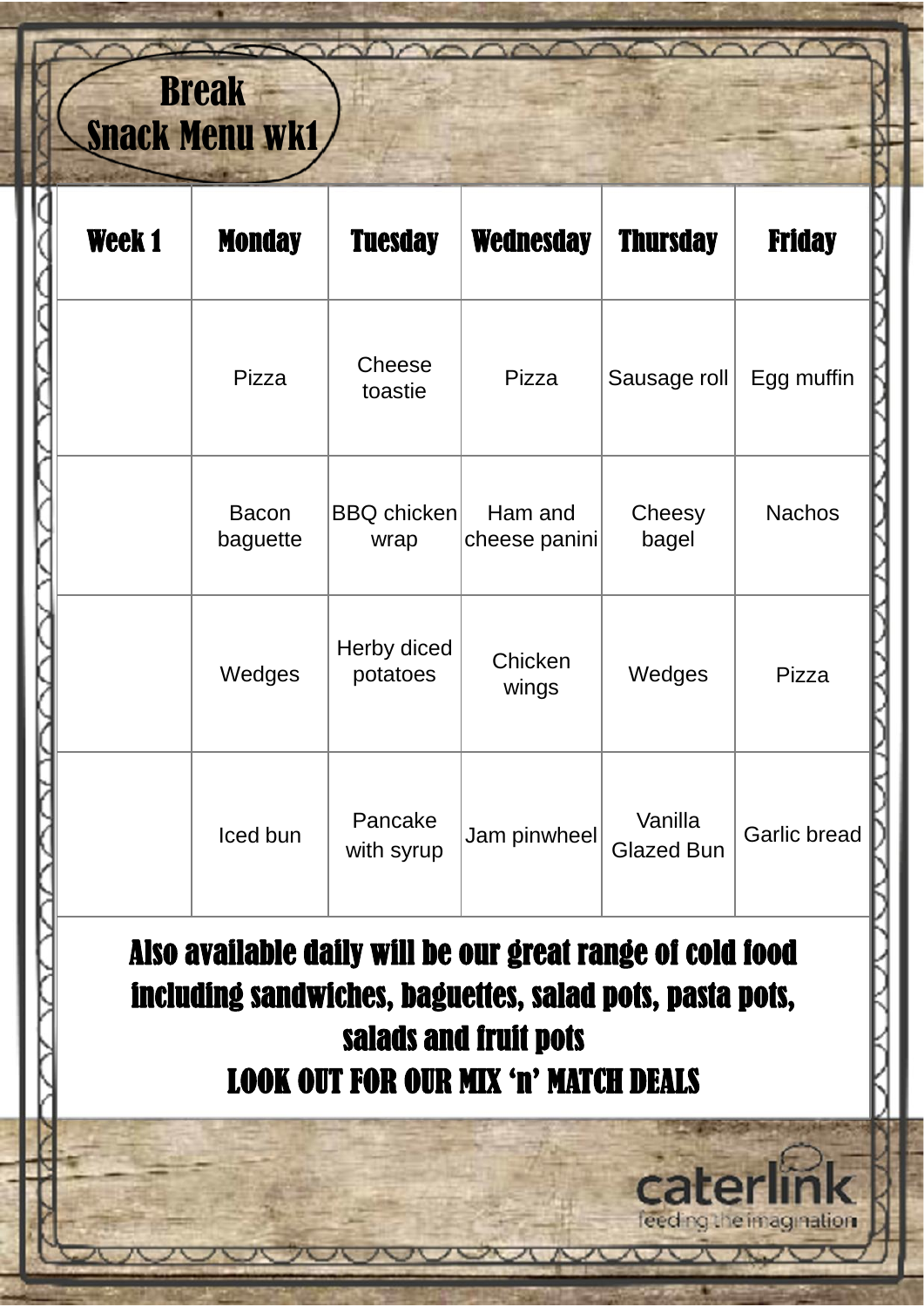## Break Snack Menu wk2

| Week 2 | <b>Monday</b>           | <b>Tuesday</b>                    | <b>Wednesday</b>         | <b>Thursday</b>    | <b>Friday</b>              |
|--------|-------------------------|-----------------------------------|--------------------------|--------------------|----------------------------|
|        | Pizza                   | Sausage roll                      | Pizza                    | Sausage roll       | Egg muffin                 |
|        | Sausage in a<br>roll    | Pepperoni<br>and Cheese<br>panini | Chicken<br>wings         | Macaroni<br>cheese | Cheese and<br>Tomato pizza |
|        | Herby diced<br>potatoes | Wedges                            | Egg and<br>cheese muffin | <b>Nachos</b>      | Chocolate<br>spread bagel  |
|        | Jam and<br>toast        | Iced bun                          | Cinnamon<br>bun          | Fruit scone        | Garlic bread               |

including sandwiches, baguettes, salad pots, pasta pots, salads and fruit pots LOOK OUT FOR OUR MIX 'n' MATCH DEALS

leed

le imagination